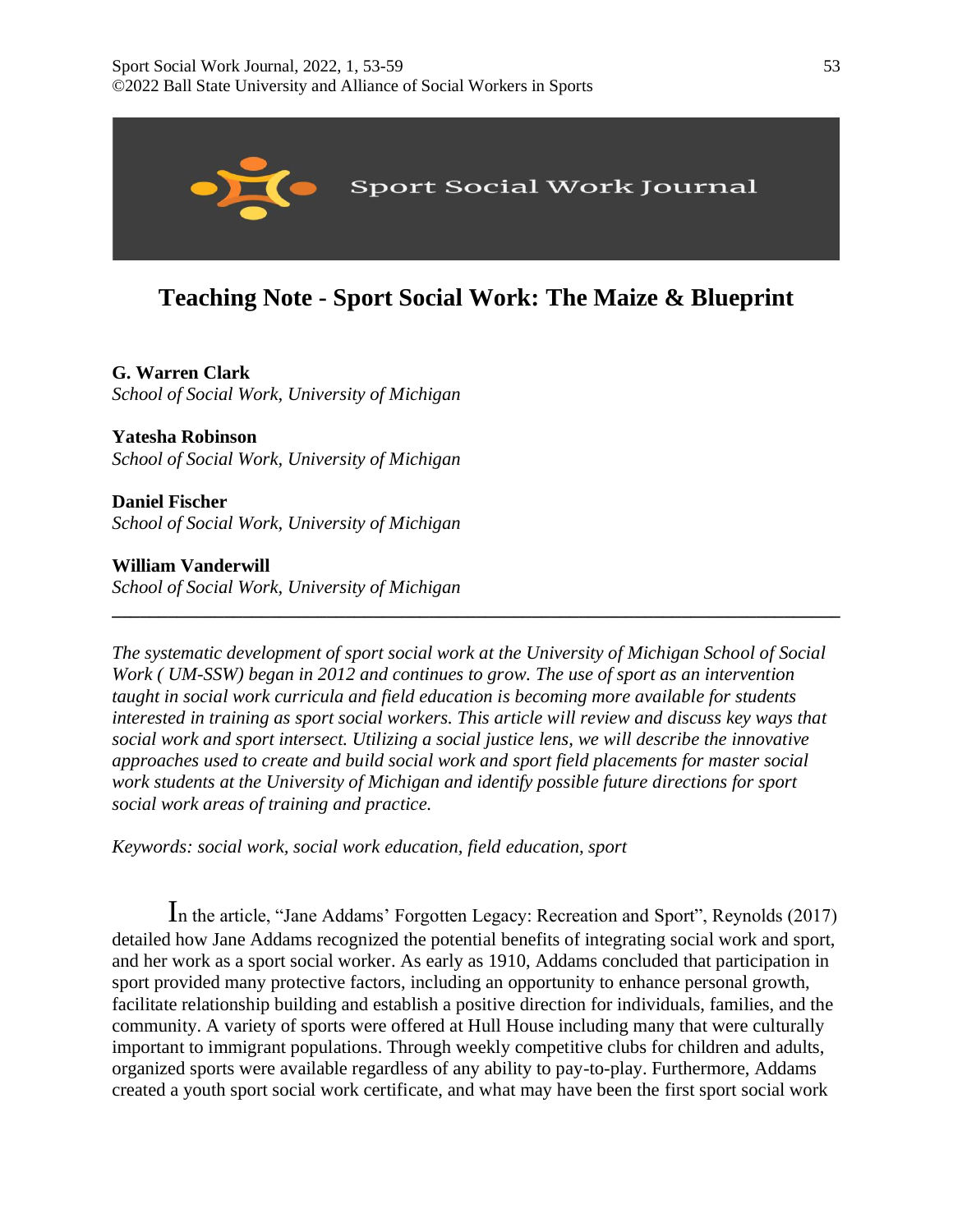field training program. Today, Addams' visionary work can be viewed through the lens of Diversity, Equity and Inclusion (DE&I), which is now integral to social work education and practice. The principles of DE&I were influential in building the UM-SSW sport social work program.

Like Addams, Nelson Mandela also recognized the power of sport as an intervention that could positively impact millions of lives. He used rugby, a sport loved by both Black and White South Africans, as one way to unite a racially divided country. The successful collaboration between Mandela and the elite, all White rugby team, resulted in major progress in uniting the population, and began the process for Black citizens to realize DE&I and access full participation in South African society. Mandela famously said:

Sport has the power to change the world. It has the power to inspire. It has the power to unite people in a way that little else does. It speaks to youth in a language they understand. Sport can create hope where once there was only despair. It is more powerful than governments in breaking down racial barriers. It laughs in the face of all types of discrimination. (Fraser, 2021)

## **The Intersection of Social Work Values and Ethics and Sport**

 As a profession based on values, ethics, knowledge and skills while using a holistic approach, social workers are uniquely positioned to provide counseling and support to athletes, coaches, families, and other sport staff. Social workers may also use their knowledge and skills to develop programs utilizing sport as an intervention to facilitate resilience, emotional wellbeing, and equity of access to sport programs. The ethical principles of the social work profession are based on the core values of service, social justice, dignity and worth of the person, importance of human relationships, integrity, and competence, which are the cornerstones of the profession's ethical standards (NASW, 2021). In their book *Sport Social Work: Promoting the functioning and well-being of college and professional athletes,* Moore and Gummelt (2018) described these six core values in relation to sport and coaching. We provide further examination of the intersection between the values, skills and ethics of social work and sport, and why sport social work should be an essential element of social work curriculum (see Table 1).

#### Table 1.

| <b>Social Work Value</b> | <b>Social Work Ethical</b><br><b>Principles</b>                                                  | <b>Social Work Skills</b>                                                                                                                                                                                            | <b>Social Justice Skill</b><br>Developed through<br><b>Sport</b>                                                                                                                 |
|--------------------------|--------------------------------------------------------------------------------------------------|----------------------------------------------------------------------------------------------------------------------------------------------------------------------------------------------------------------------|----------------------------------------------------------------------------------------------------------------------------------------------------------------------------------|
| Service                  | A social workers primary<br>goal is to help people in<br>need and to address social<br>problems. | Social workers must see<br>the bigger picture. Success<br>is measured by what they<br>do for others, including<br>communities and society.<br>The ability to effectively<br>collaborate with others is<br>essential. | Provides enhanced<br>opportunities to engage<br>and support marginalized<br>individuals, groups and<br>communities. Stresses the<br>importance of teamwork<br>and collaboration. |

*Intersection of social work values and sport*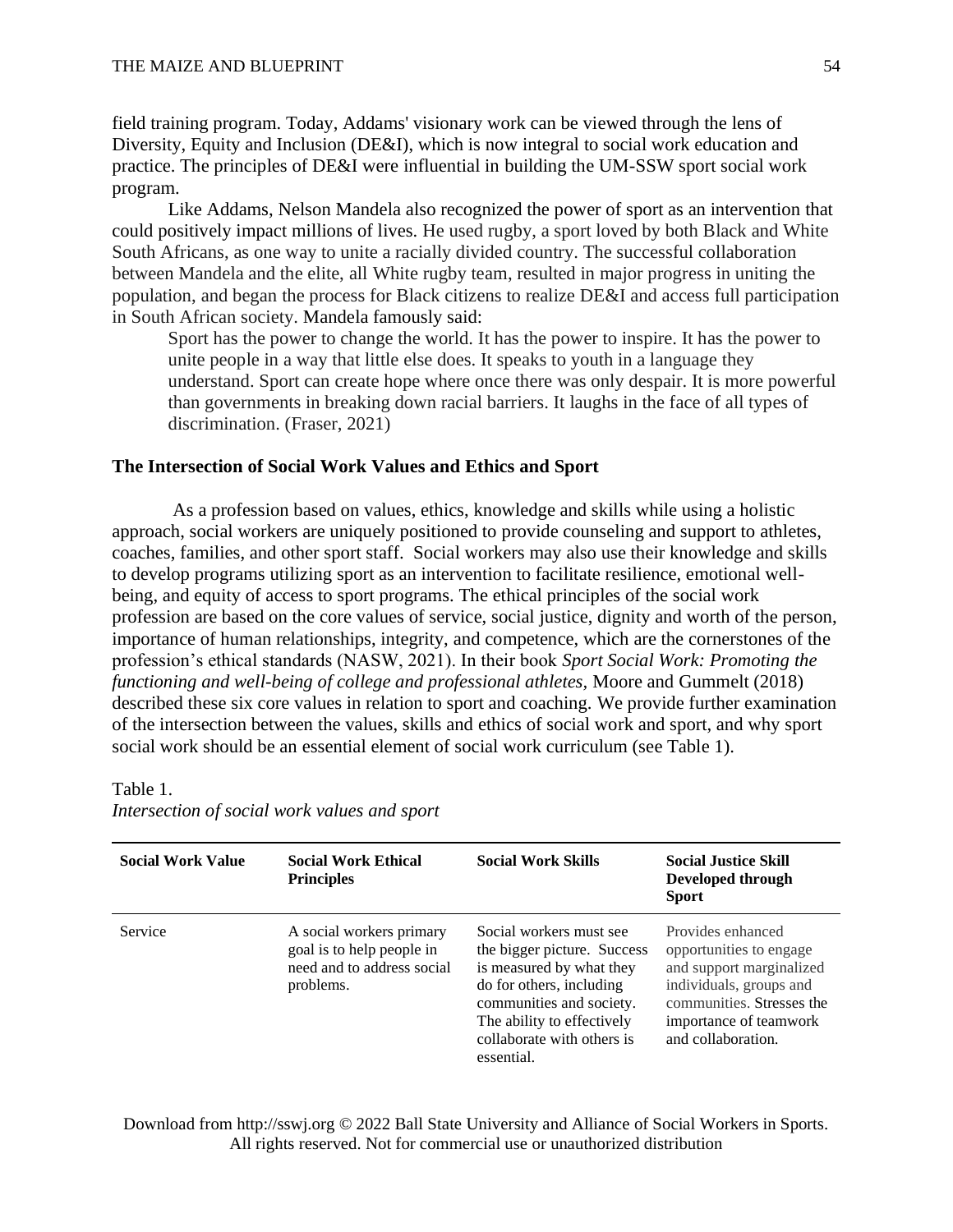| Social Justice                       | Social workers challenge<br>social injustice.                                                                              | Social workers need to be<br>able to effectively function<br>with uncertainty and<br>discomfort. Social workers<br>must persist in challenging<br>social injustice at the<br>micro, mezzo and macro<br>levels.                                                                                           | Provides social workers<br>the opportunity to address<br>systemic injustice,<br>develops resilience in the<br>face of challenges and the<br>importance of never<br>giving up. Teaches how to<br>respond to failure, learn<br>from mistakes, and to<br>function within<br>discomfort/anxiety.                                                                                      |
|--------------------------------------|----------------------------------------------------------------------------------------------------------------------------|----------------------------------------------------------------------------------------------------------------------------------------------------------------------------------------------------------------------------------------------------------------------------------------------------------|-----------------------------------------------------------------------------------------------------------------------------------------------------------------------------------------------------------------------------------------------------------------------------------------------------------------------------------------------------------------------------------|
| Dignity and Worth of<br>the Person   | Social workers respect the<br>inherent dignity and worth<br>of the person.                                                 | Social workers see the<br>value and strengths in<br>every person, every<br>community.                                                                                                                                                                                                                    | Sport can provide access<br>to everyone. Teaches how<br>to value and respect what<br>each member of the team<br>is able to contribute.<br>Recognizes that<br>everyone's contributions<br>determine success.<br>Teaches respect for<br>opponents, referees,<br>coaches, etc.                                                                                                       |
| Importance of human<br>relationships | Social Workers recognize<br>the central importance of<br>human relationships.                                              | Social workers consider<br>multiple perspectives,<br>engage and build rapport<br>with clients and<br>communities. Social<br>workers operate from a<br>strengths-based perspective<br>and must be willing to have<br>difficult conversations.<br>They see the value and<br>importance of every<br>person. | Sport is all about<br>relationships, working<br>together, and learning<br>from and with people<br>from diverse backgrounds.<br>The best teams create a<br>common goal, and learn to<br>value and depend on each<br>other. The best coaches<br>build a team using a<br>strengths-based approach<br>and constructive feedback<br>to enhance skills, and<br>invest in their players. |
| Integrity                            | Social workers behave in a<br>trustworthy manner.                                                                          | Social workers often have<br>the lives of others in their<br>hands and must act with<br>integrity, follow through,<br>and maintain appropriate<br>boundaries to protect their<br>clients.                                                                                                                | Teaches integrity, the<br>importance of fair play,<br>and to play within the<br>rules. Teaches the<br>importance of DE&I.<br>Emphasizes<br>team/community as the<br>"noble cause."                                                                                                                                                                                                |
| Competence                           | Social Workers practice<br>within their areas of<br>competence and develop<br>and enhance their<br>professional expertise. | Social workers must<br>continually self-reflect and<br>think critically. They must<br>be integrative and lifelong<br>learners.                                                                                                                                                                           | Teaches us to always<br>work to improve even<br>when we have success. It<br>teaches us to adapt, adjust<br>and reflect. It involves<br>integrative and lifelong                                                                                                                                                                                                                   |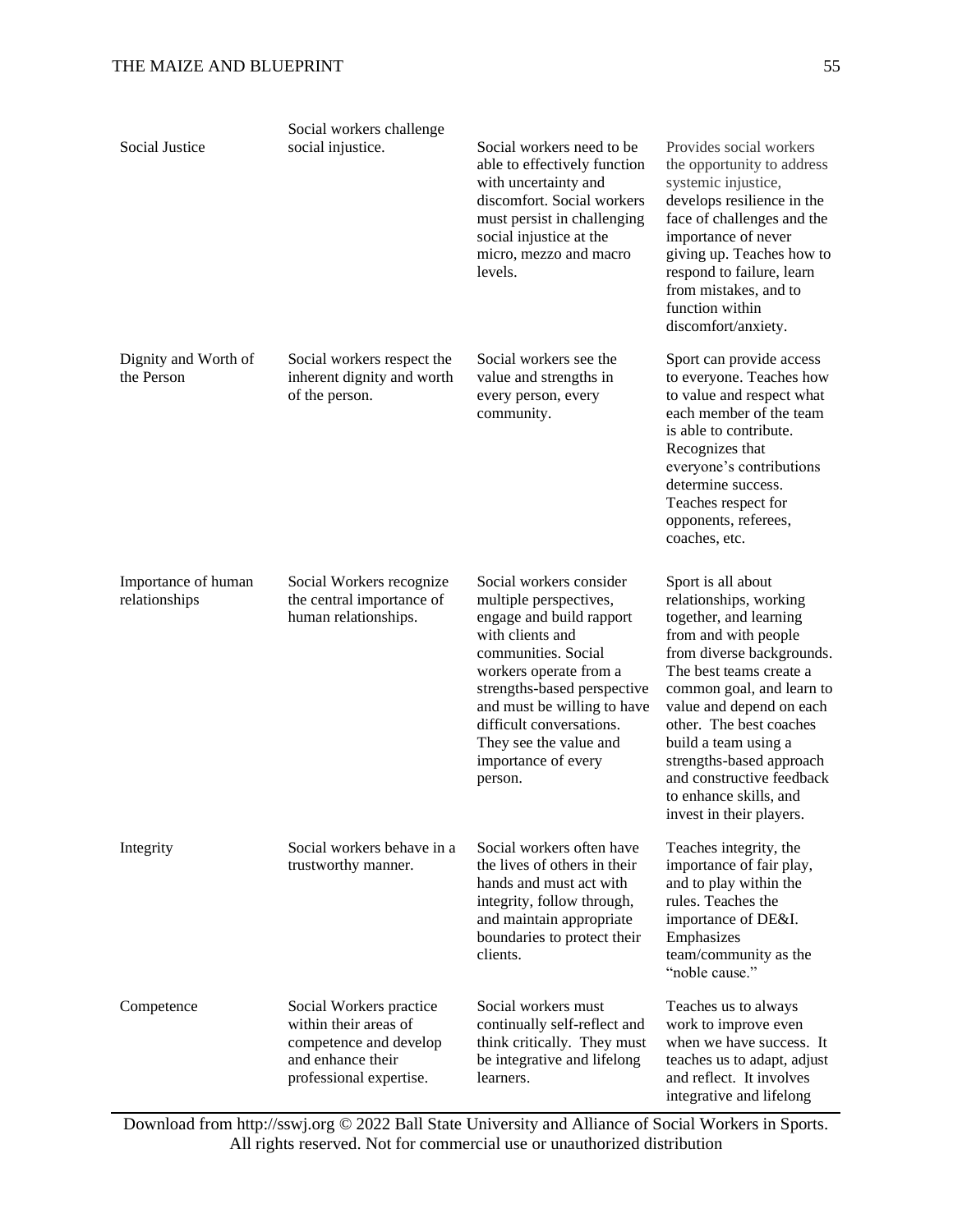learning.

Social justice is the lens through which all aspects of social work is conducted. Social workers are taught to consistently challenge social injustice at micro, mezzo, and macro levels. At the community level, this includes working to create equal access and inclusion in organized sports in geographic areas where programs and resources may not exist. In order to be effective, social workers need to build skills in resiliency, persistence, and the ability to function effectively in the face of opposition and discomfort. The opportunity for social work influence in sport can be seen in what we learn from sports. This includes building skills in resiliency to face challenges even when those challenges seem insurmountable. Like social work, sports teaches us how to respond to failure, learn from mistakes, and perform in uncomfortable situations. Sport gives social workers the opportunity to both build their own skills to challenge social injustice, and also provides a mechanism to enter communities and build these same skills in youth and young adults. Sport is a logical connection where the skill sets, mindsets, and heart sets of social workers can influence players, coaches, families, and communities to work toward enhancing wellness, building unity and trust, and producing socially just change.

## **Sport Social Work Program Development: The Blueprint**

The sport social work initiative at the UM-SSW was influenced by the work of Jane Addams and the work and words of Nelson Mandla. Through a series of discussions, faculty teachers of field education (field faculty) identified how their work intersected seamlessly with social work values, ethics, knowledge and skills, and offered an opportunity to develop sport social work as a deliberate intervention to be used with individuals, teams, families, and the community. Field faculty concluded that in order to bring sport social work training to the classroom and internships, integration of the Council on Social Work Education (CSWE) competencies would be essential. While all CSWE competencies need to be addressed in a sport social work internship and were included in program development, the following competencies were emphasized in developing the blueprint. These included: Advance Human Rights and Social and Economic Justice (#3), Assessment of Individuals, Families, Groups, Organizations, and Communities (#7), Evaluate Practice With Individuals, Families, Groups, Organizations and Communities (#9), Engage in Practice-Informed Research and Research-Informed Practice ( #4), Intervene with individuals, Families, Groups, Organizations and Communities (#8), Engagement With Individuals, Families, and Communities (#6). Integration of Social Work Values and Ethics as noted above, were also at the core of blueprint, course and internship development.

 The **SOCIAL JUSTICE** inspiration for the UM-SSW sport social work program came from the work of Jane Addams and Nelson Mandela and became a cornerstone in developing sport social work education, including internships. In determining agencies for potential internship sites, the following criteria was emphasized: A commitment to teaching participants about the importance of Diversity, Equity and Inclusion (DE&I) through their sport programs; having the capacity to provide appropriate social work supervision; and having available learning activities to help students develop competency-based, sport related knowledge, skills, values and attitudes to meet CSWE and UM-SSW educational requirements.

Initial **ASSESSMENT** of student interest in sport social work consisted of sending a survey email to 900 UM-SSW students. Field faculty received 120 responses (13.3% of the student body) expressed interest in sport social work. Follow up meetings with field faculty and students were held to discuss opportunities for sport social work training. Students formed a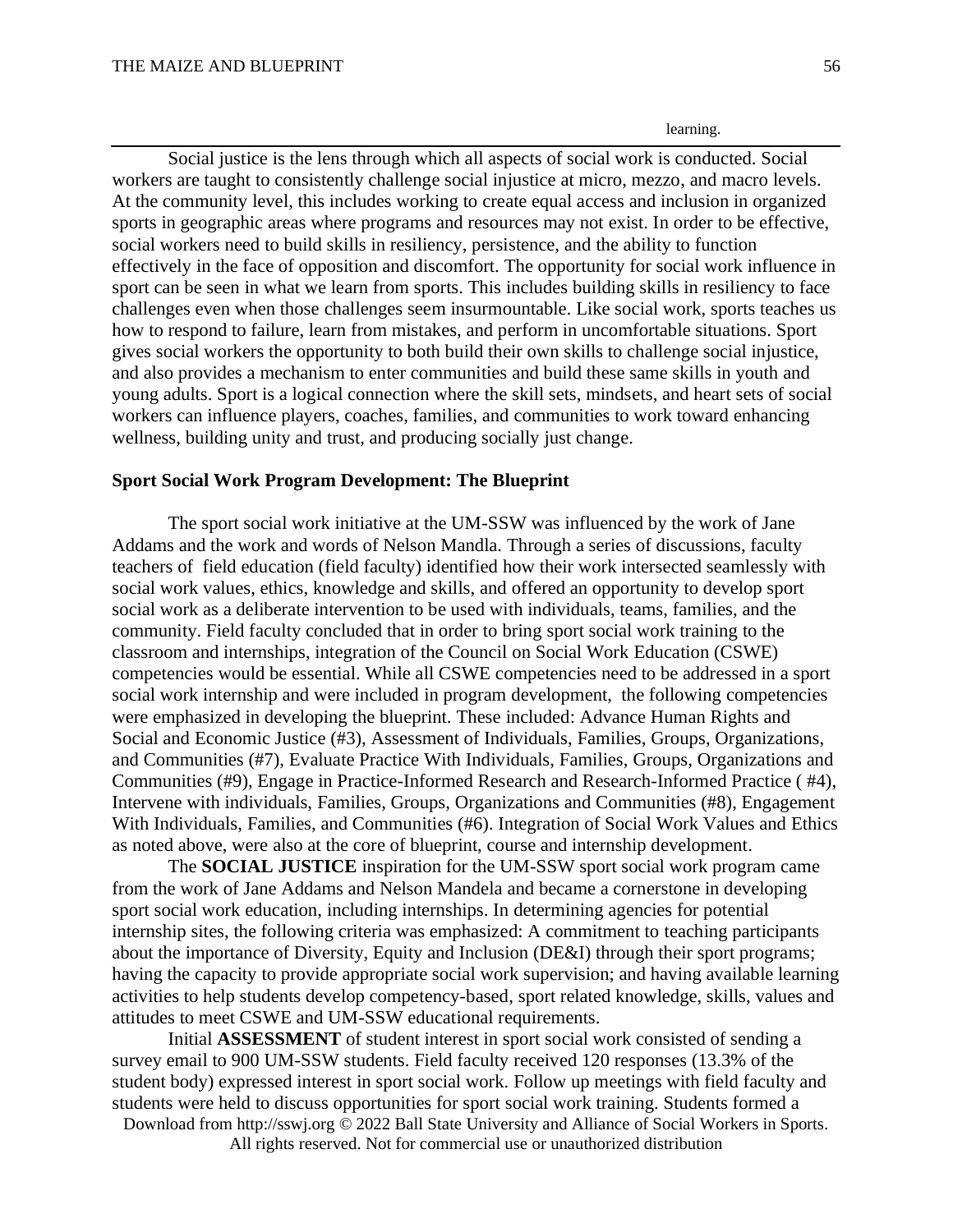faculty study group to assess overall faculty interest. Discussions with the study group served as an opportunity to educate senior faculty about the potential benefits and relevance of sport social work. As a result, faculty and students determined using sport as an intervention could be incorporated into the curriculum and meet CSWE, and UM-SSW educational requirements.

**EVALUATION** for the sport social work program development included field faculty and students reviewing the results of the assessment of email responses and the feedback from the student/faculty study group. With 120 students interested in sport social work and with a key faculty suggestion that students plan a sport social work educational event, students formed the Social Work and Sport Association (SWAS) and developed the first educational sport social work workshop. Feedback from those attending the event was positive, indicating interest in additional educational programs.

The initial social work and sport educational event was the first **INTERVENTION** and included students and field faculty assembling a panel of experts in the area using sport as an intervention. Panelists included SSW faculty, a psychology professor, SSW field faculty, a community sport social work practitioner, and a student who had a background in college-level and professional sports. Based on the positive participant feedback from this two-hour panel presentation, the SWAS group developed a national, half-day conference, with presenters from four universities around the country. Participant feedback was positive and field faculty focused on ways to incorporate sport social work into the UM-SSW curriculum. Field faculty created a proposal, which was accepted by UM-SSW administration, to develop a two-day, sport social work course within the SSW Continuing Education Department for practicing social workers. The course was then modified to create a one-credit introductory sport social work class for incoming UM-SSW students. Both courses focused on how sport could be integrated into social work and lead to careers in this emerging practice area. Furthermore, the continuing education course provided an opportunity to promote the creation of sport social work field placements to practicing social work professionals who could serve as field instructors. The UM-SSW has continued to support sport social work by offering in-person, synchronous and asynchronous presentations and outreach to agencies in order to develop and maintain sport social work field placements.

Several evidenced-based **RESEARCH** studies, addressing both protective and risk factors associated with participation in organized sports, were important to program development. A comprehensive report from the LifeSport program at The Ohio State University, examined protective aspects of youth sport participation. The Aspen Institute *Project Play* has provided data and information on youth participation in sports since 2013 (Aspen Institute, Project Play, 2013). Finally, from a more recent presentation titled, "Foundation of Sport Social Work", the presenters asserted that athletes can be considered a vulnerable population, and subject to increased risk of developing behavioral and other mental health issues as a result of sport participation (Driesenga et al., 2021). It is important research in the area of sport social work continues, expanding the body of knowledge and enhancing education in the classroom and internships.

**ENGAGEMENT** was a key component at every stage of development of the practice area. The sport social work development team applied social work competencies of assessment, intervention and evaluation creating a feedback and engagement loop for field faculty and students. Engagement with other UM-SSW faculty, the Office of Student Services, and administrative leaders was essential to attain full integration of sport social work into the UM-SSW curriculum.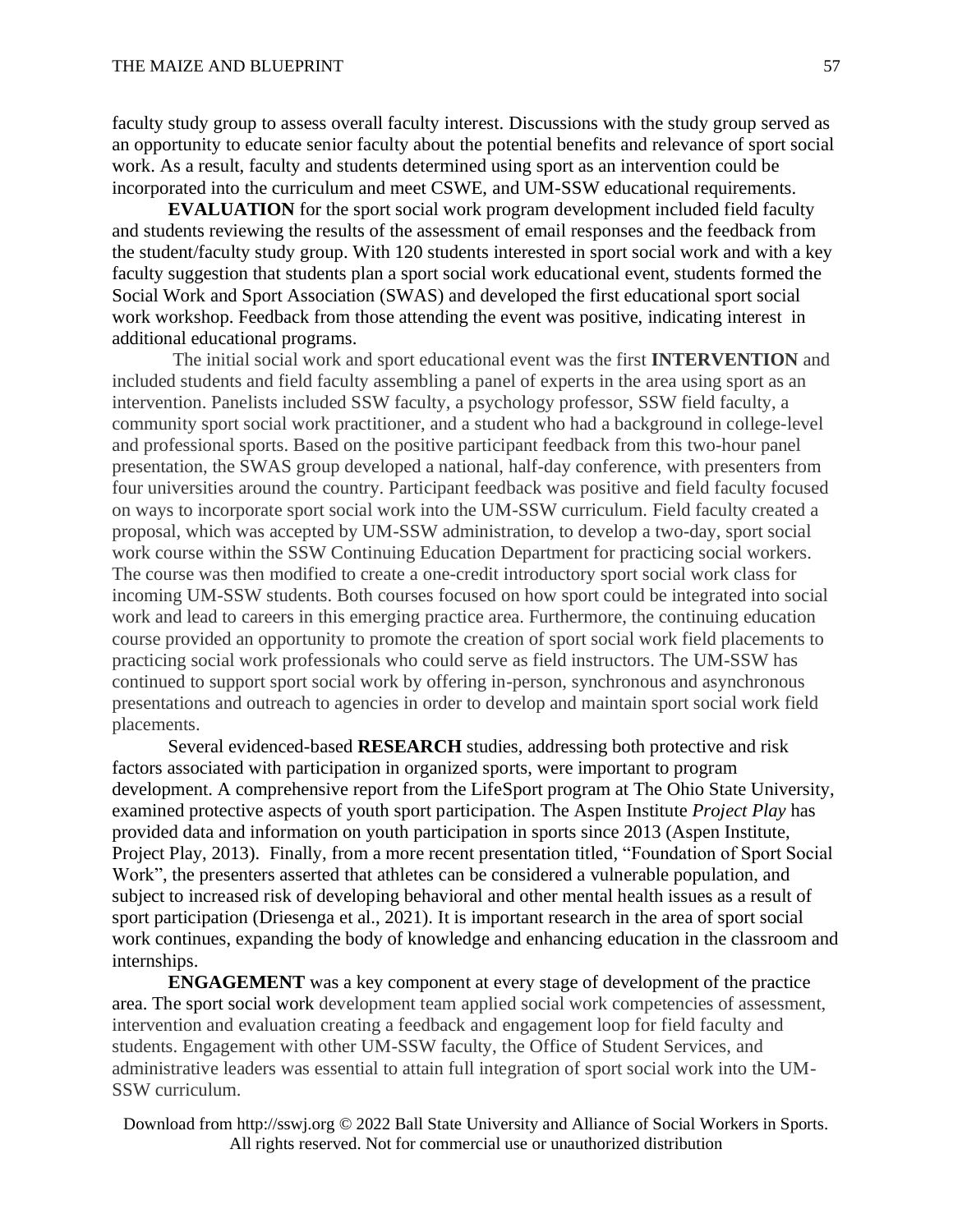With the blueprint established and with sport recognized within the UM-SSW as a viable intervention, field faculty intensified outreach to agencies and programs that were possible internship sites. Field faculty used the standard UM-SSW agency internship approval process in developing sport social work internships.

## **Challenges**

Many challenges emerged during the process of developing sport social work as a practice area. First, despite considerable anecdotal evidence, there was limited empirical literature available to support the efficacy of sport as an intervention in social work practice, nor was there evidence that students would want to train using sport as an intervention. Recognizing the limited availability of practicum sites to train students in sport social work was another challenge. Additionally, the student-led Social Work and Sport Association (SWAS) struggled to raise funds to cover costs associated with developing the first national conference on sport social work. Finally, accreditation standards requiring social work interns to receive supervision from licensed social workers (LMSW) hampered collaborations between the UM-SSW and sport organizations without an LMSW on staff.

From a social justice perspective, we also recognized that significant barriers exist with regard to access to sport participation. Access to facilities, playing fields, sports leagues, coaching, and competition are heavily influenced by systemic racism and other socioeconomic factors. In a nutshell, participating in sports in today's world is expensive and time consuming. Creating equitable access to opportunity for participation must be a critical focus of sport social workers to optimally use sport as an intervention.

Overall, field faculty applied the processes of assessment, intervention and evaluation as a way to address challenges and develop plans to problem solve. In this way, challenges created opportunity and had a positive effect on program development. We believe it is critical for champions of sport social work to continue efforts to collaborate with students, faculty, administrators, researchers, and community partners to develop internship opportunities for social work student training. Through these efforts, sport social work has the potential to further develop integrative practice approaches that become essential components of social work curriculum.

#### **Future Directions**

Sport Social Work offers a timely and unique approach to address wellbeing among youth, adults, and older adults, as well as opportunities for applying strength-based interventions in coaching and for parents of athletes. As the field of sport social work continues to evolve, social workers and social work students will be able to expand the reach and scope of their practice to include settings and challenges that are unique to coaches, parents, and athletes. Furthermore, social workers can use sports as an avenue to address inequity and social injustices by building community partnerships and engaging with underserved, marginalized, oppressed communities thereby leveling the playing field in terms of accessing organized sport opportunities. This may include outreach and collaboration with agencies working with youth; seniors; collegiate; and professional athletic teams; sports-focused training camps; community centers; adventure therapy; and leadership training with coaches and athletic departments.